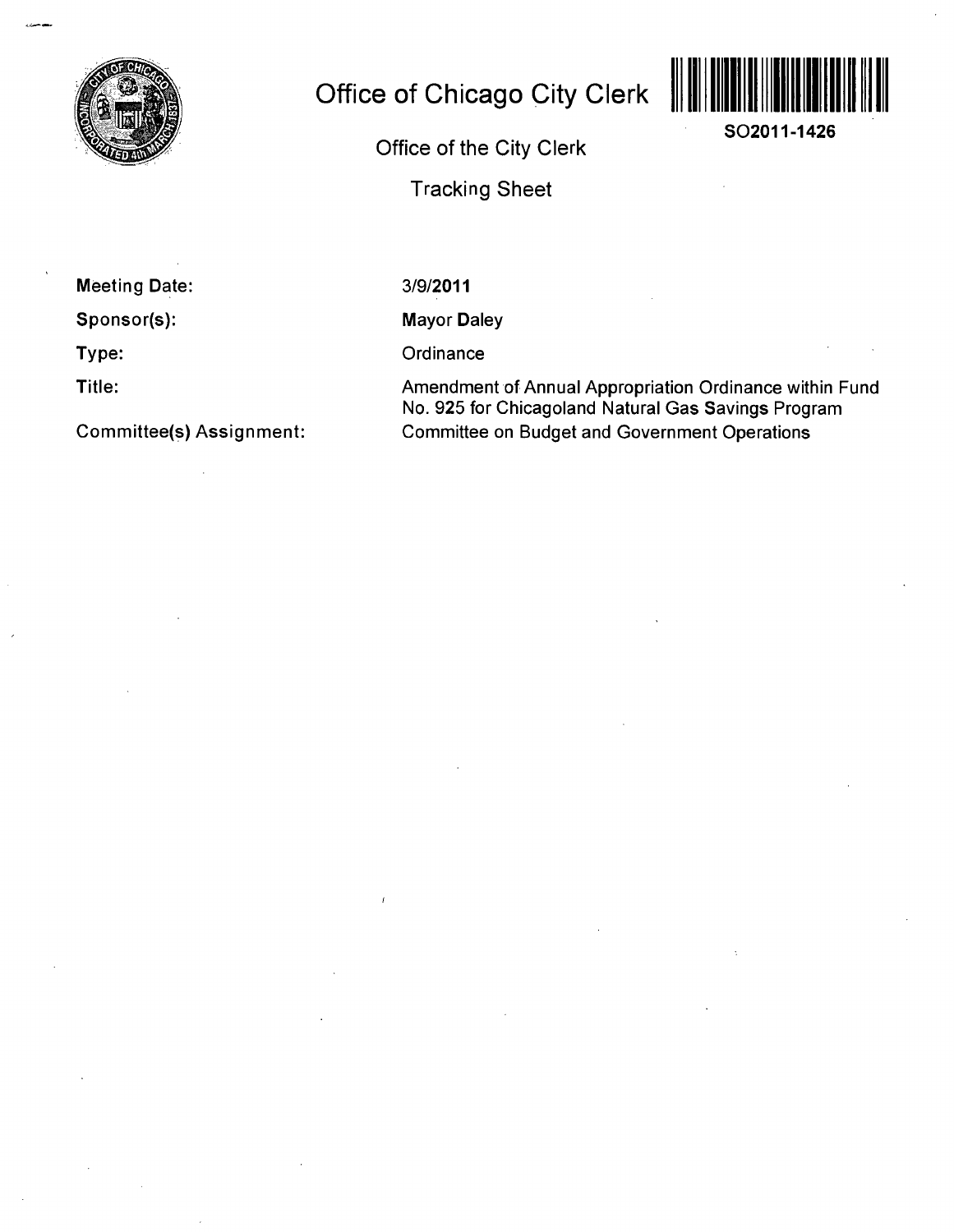## **SUBSTITUTE ORDINANCE**

WHEREAS, the Annual Appropriation Ordinance for the year 2011 of the City of Chicago (the "City") contains estimates of revenues receivable as grants from agencies of the state and federal governments and public and private agencies; and

WHEREAS, in accordance with Section 8 of the Annual Appropriation Ordinance, the heads of various departments and agencies of the City have applied to agencies of the state and federal governments and public and private agencies for grants to the City for various purposes; and

WHEREAS, the City through its Department of General Services ("DOS") has been awarded private grant funds in the amount of \$42,000 by the Commonwealth Edison Company which shall be used for the North Park Village Grant project; and

WHEREAS, the City through DGS has been awarded state grant funds in the amount of \$183,000 by the Illinois Department of Commerce and Economic Opportunity which shall be used for the Public Sector Electric Efficiency Program;

WHEREAS, the City through its Department of Public Health ("Health") has carryover federal grant funds in the amount of \$200,000 from the United States Department of Health and Human Services, Centers for Disease Control and Prevention ("CDC") which shall be used for the Childhood Lead Poisoning Prevention Program; and

WHEREAS the City through Health has been awarded additional federal grant funds in the amount of \$51,000 by the Illinois Department of Public Health which shall be used for the Tobacco Free Communities Program; and

WHEREAS, the City through Health has carryover federal grant funds in the amount of \$60,000 from the CDC which shall be used for the Tuberculosis Control Program; and

WHEREAS, the City through its Department of Family and Support Services ("DFSS") has been awarded federal grant funds in the amount of \$120,000 by the Cook County Sheriff's Office which shall be used for the Second Chance Reentry Initiative Program; and

WHEREAS, the City through DFSS has been awarded federal grant funds in the amount of \$968,000 by the Illinois Department of Commerce and Economic Opportunity which shall be used for the Workforce Investment Act Experience Opportunity project; now, therefore,

**BE IT ORDAINED BY THE CITY COUNCIL OF THE CITY OF CHICAGO:** 

SECTION 1. The sum of \$1,624,000 not previously appropriated is hereby appropriated from Fund 925 - Grant Funds for the year 2011. The Annual Appropriation Ordinance as amended is hereby further amended by striking the words and figures and adding the words and figures indicated in the attached Exhibit A which is hereby made a part hereof

 $\mathbf{1}$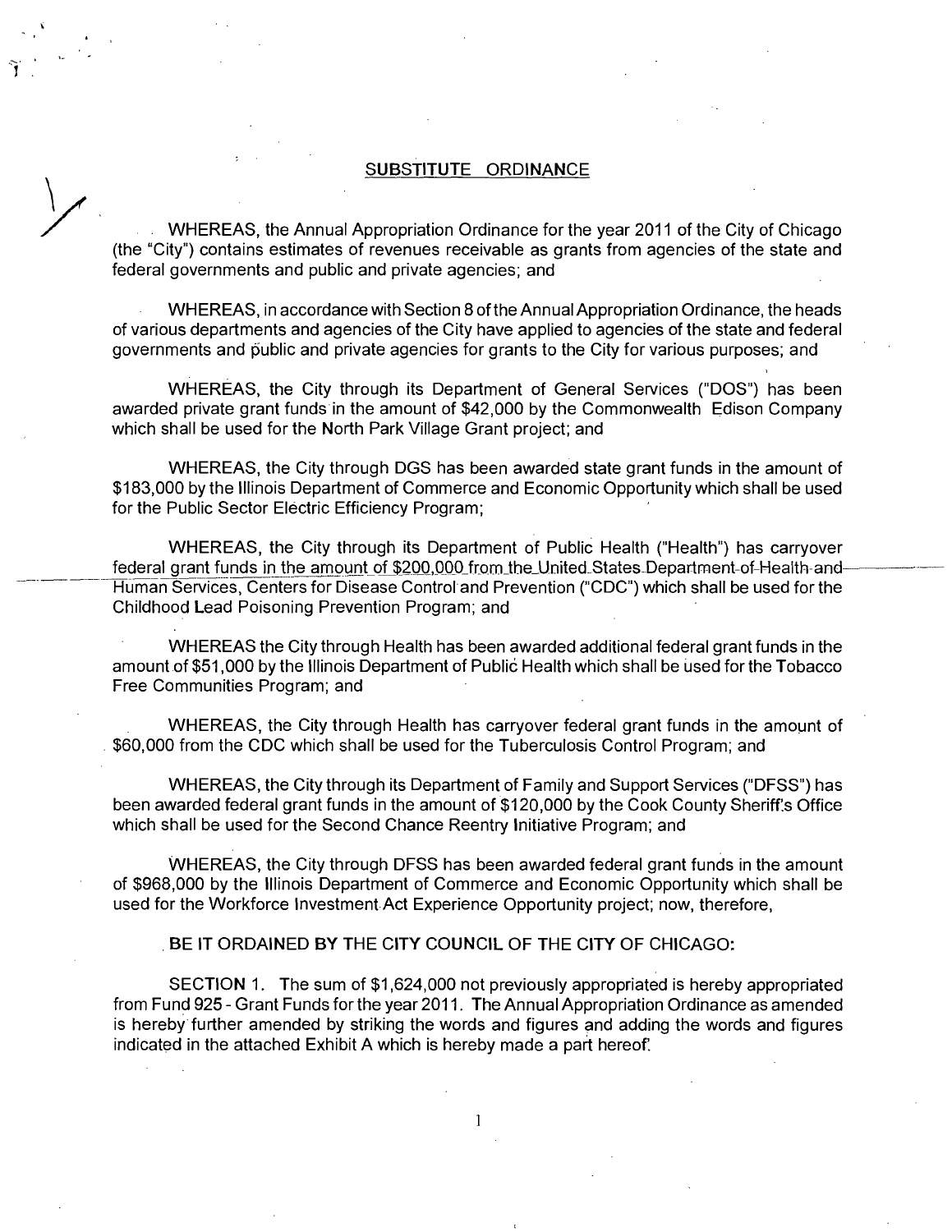SECTION 2. To the extent that any ordinance, resolution, rule, order or provision of the Municipal Code of Chicago, or part thereof, is in conflict with the provisions of this ordinance, the provisions of this ordinance shall control. If any section, paragraph, clause or provision of this ordinance shall be held invalid, the invalidity of such section, paragraph, clause or provision shall not affect any of the other provisions of this ordinance.

SECTION 3. This ordinance shall be in full force and effect upon its passage and approval.